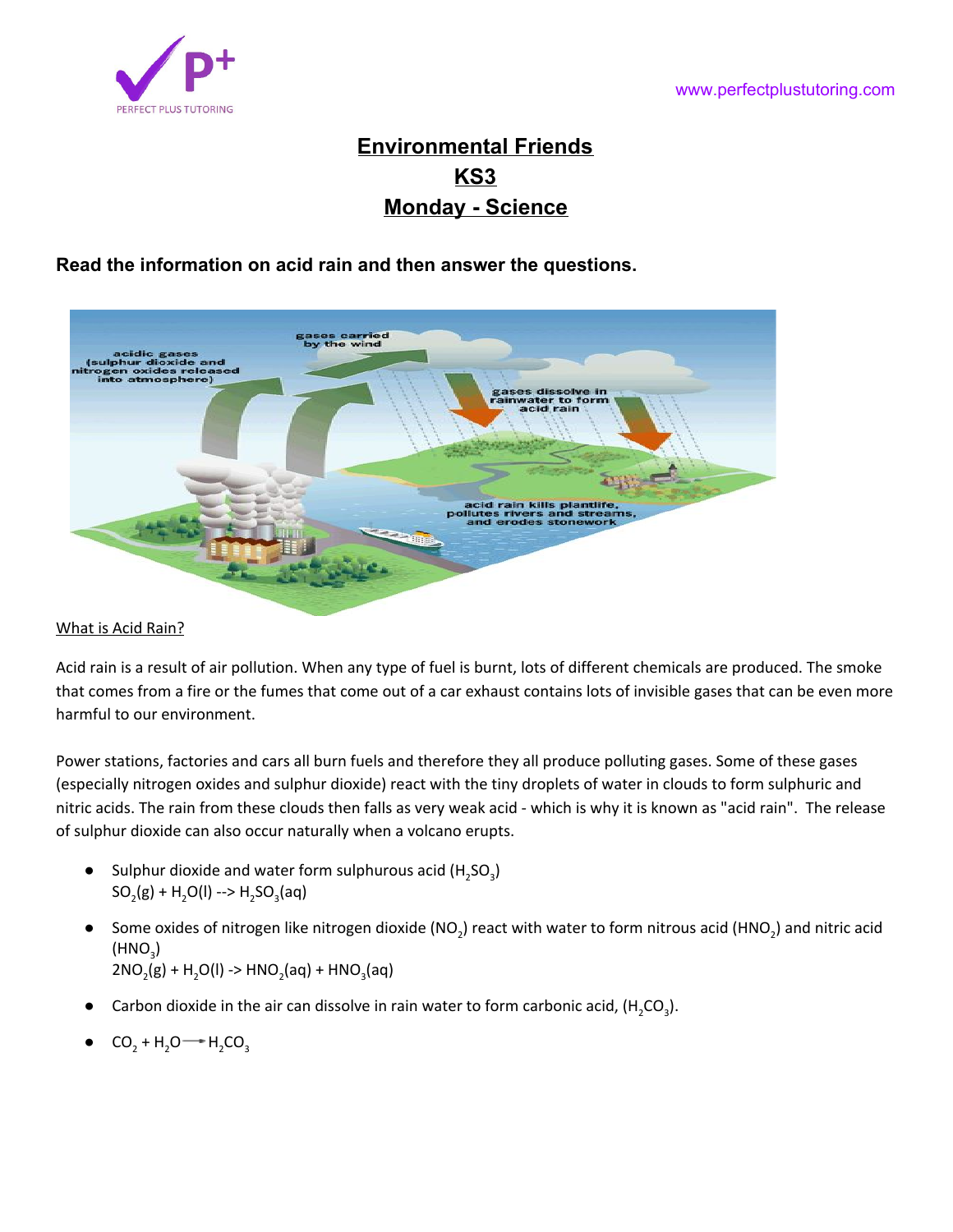### www.perfectplustutoring.com



#### How acidic is Acid Rain?

Unpolluted rain would have a pH value of between 5 and 6. When the air becomes more polluted with nitrogen oxides



#### Effects of Acid Rain

Acid rain can be carried great distances in the atmosphere. The acid can also take the form of snow, mists and dry dusts. The rain sometimes falls many miles from the source of pollution but wherever it falls it can have a serious effect on soil, trees, buildings and water.

- Erodes buildings and statues (limestone)

- Takes away valuable minerals in the soil (bad for agriculture)

and sulphur dioxide the acidity can increase to a pH value of 4.

- Some microbes are unable to tolerate changes to low pHs and are killed.

- Acid rain cause calcium to be leached from the needles of red spruce, these trees become less cold tolerant and exhibit winter injury and even death.

- Increases toxic materials taken up by plant roots (root damage, stunted growth)

- Lowered pH of lakes, rivers and streams is toxic to fish and other aquatic species

-Loss of aquatic species in lakes results in a break in the food chain

-Breathing and lung problems in children and adults who have asthma and in children have been linked to acid air pollution. Everything that we eat, drink, and breathe has at one time come in contact with acid deposits.

#### What can be done?

#### 1. **Reduce emissions:**

**•** Burning fossil fuels is still one of the cheapest ways to produce electricity so people are now researching new ways to burn fuel which don't produce so much pollution.

• Governments need to spend more money on pollution control even if it does mean an increase in the price of electricity.

• Sulphur can also be 'washed' out of smoke by spraying a mixture of water and powdered limestone into the smokestack.

• Cars are now fitted with catalytic converters which remove three dangerous chemicals from exhaust gases.

#### 2. **Find alternative sources of energy**

• Governments need to invest in researching different ways to produce energy. E.g. hydroelectric and nuclear power.

#### 3. **Conserving resources**

• Use public transport rather than always travelling by car.

• Save energy by switching off lights when they are not being used and using energy-saving appliances - when less electricity is being used, pollution from power plants decreases.

• Walking, cycling and sharing cars all reduce the pollution from vehicles.